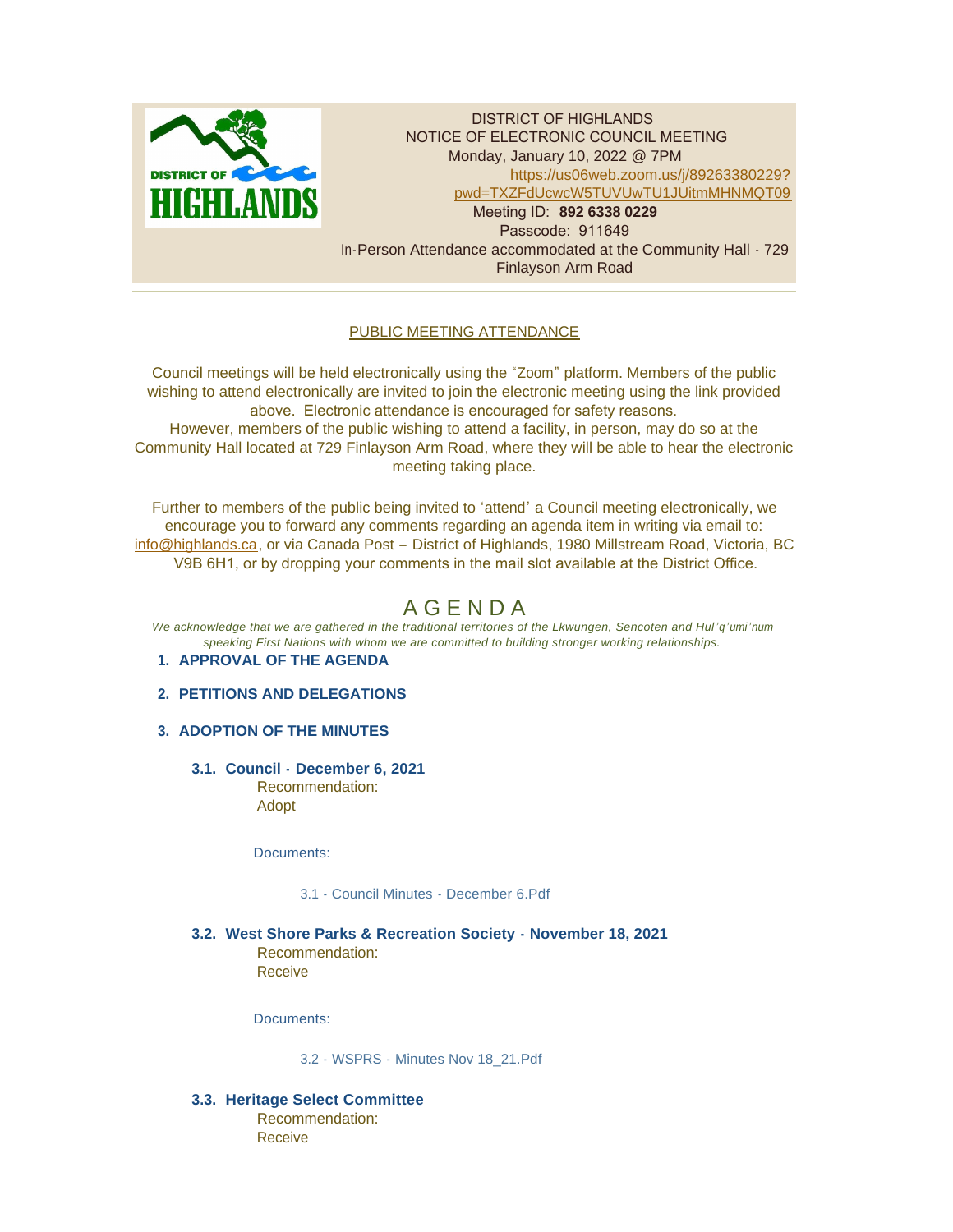Documents:

### [3.3 - HSC MInutes Nov 17 2021.Pdf](https://www.highlands.ca/AgendaCenter/ViewFile/Item/6853?fileID=6616)

#### **Emergency Planning Committee - December 9, 2021 3.4.**

Recommendation: Receive

Documents:

[3.4 - Emergency Planning Minutes - December 9.Pdf](https://www.highlands.ca/AgendaCenter/ViewFile/Item/6854?fileID=6617)

### **REPORTS OF COMMITTEES AND COMMISSIONS 4.**

#### **Councillor Leslie Anderson 4.1.**

Heritage Select Committee, South Highlands Local Area Plan Task Force, West Shore Parks & Recreation Society And Western Communities Policing Advisory Committee

#### **Councillor Ann Baird 4.2.**

CRD Climate Action Committee And CRD Housing Trust Fund Commission

#### **Councillor Gord Baird 4.3.**

CRD Regional Water Supply Commission, CRD JDF Water Distribution Commission And Sustainable Land Use Select Committee

#### **Councillor Marcie McLean 4.4.**

Coexisting With Carnivores Alliance And Greater Victoria Family Court And Youth Justice Committee

Documents:

[4.4 - Councillor McLean Report.pdf](https://www.highlands.ca/AgendaCenter/ViewFile/Item/6838?fileID=6613)

#### **Councillor Karel Roessingh 4.5.**

Capital Region Emergency Services Telecommunications, CRD Arts And Greater Victoria Public Library

#### **4.6. Councillor Rose Stanton**

Emergency Planning Committee, Intermunicipal Committee On Disability Issues And Social Sustainability Select Committee

Documents:

[4.6 - Councillor Stanton Report.pdf](https://www.highlands.ca/AgendaCenter/ViewFile/Item/6840?fileID=6612)

#### **Mayor's Report 4.7.**

Documents:

[4.7 - Mayors Report.pdf.pdf](https://www.highlands.ca/AgendaCenter/ViewFile/Item/6841?fileID=6622)

#### **RATIFICATION OF COMMITTEE RECOMMENDATIONS 5.**

**INTRODUCTION OF LATE ITEMS 6.**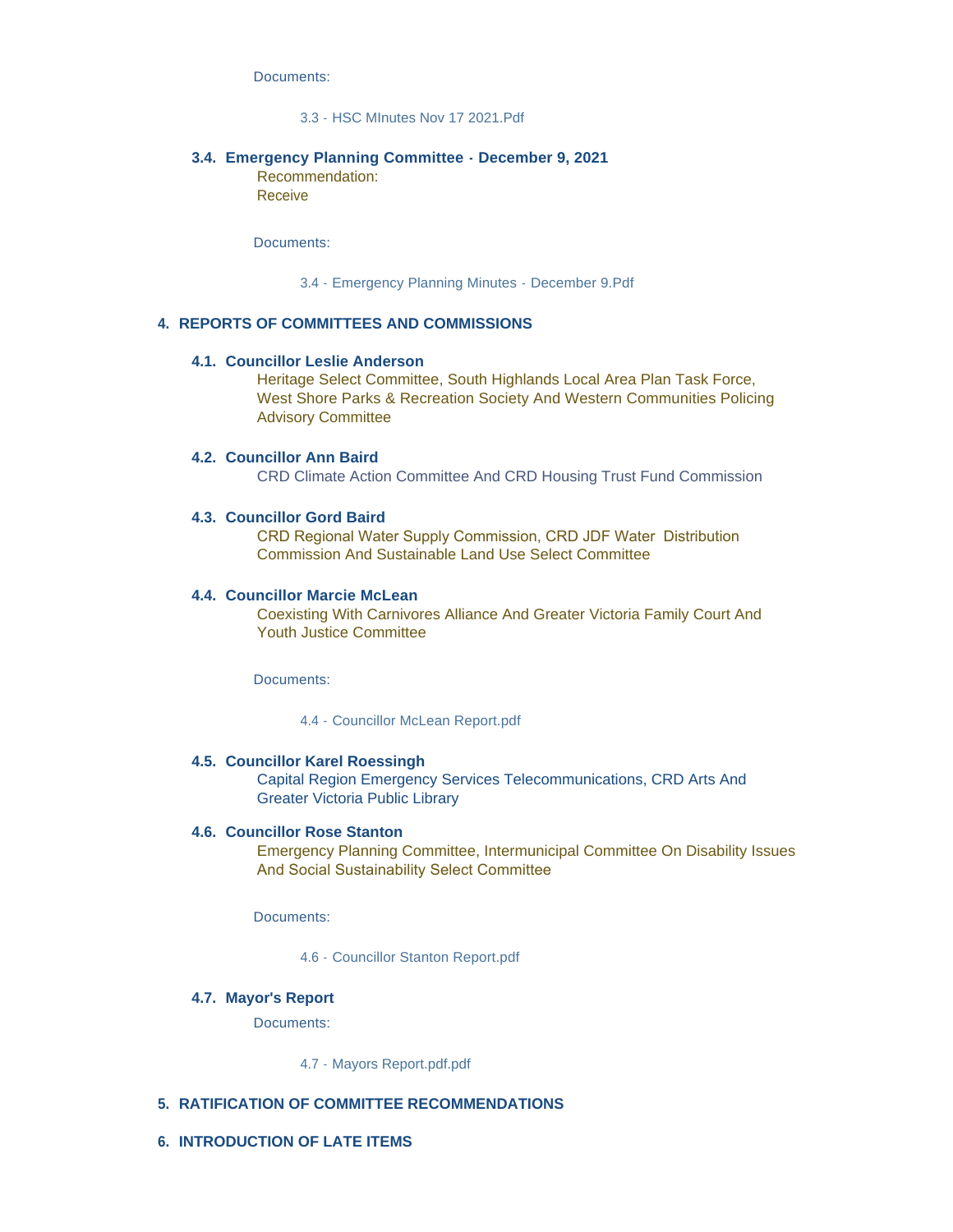# **UNFINISHED BUSINESS 7.**

### **CORRESPONDENCE 8.**

### **Correspondence - BC Crisis Line Network, December 7, 2021 8.1. RE: CONCERNS REGARDING CRISIS LINE SERVICES BEING PUT TO BID**

Documents:

[8.1 - Corresp\\_Crisis Line Services To Bid - BC Crisis Line Network.pdf](https://www.highlands.ca/AgendaCenter/ViewFile/Item/6855?fileID=6618)

# **Correspondence, Dr. Sara Dubois, BC SPCA 8.2. RE: BC SPCA REQUEST FOR LETTER SUPPORT TO THE PROVINCE REGARDING REDUCTION OF RODENTICIDE USE IN BC**

Documents:

[8.2 - Corresp - Reduce Rodenticide In BC - SPCA.pdf](https://www.highlands.ca/AgendaCenter/ViewFile/Item/6856?fileID=6619)

### **BYLAWS 9.**

**NEW BUSINESS 10.**

### **Notice Of Motion, Councillor McLean, December 6, 2021 Regular Council 10.1. Meeting**

#### **RE: FLOODPLAIN BYLAW**

*"That Staff Be Directed To Prepare A Report Outlining Options For The Implementation Of A Floodplain Bylaw"*

Documents:

[10.1 - Notice Of Motion Re Floodplain Bylaw.pdf.pdf](https://www.highlands.ca/AgendaCenter/ViewFile/Item/6857?fileID=6620)

#### **Report, Corporate Officer, January 5, 2022 10.2. RE: 2022 GENERAL LOCAL ELECTION - OCTOBER 15, 2022** Recommendation:

1) That The 2022 General Local Election Voting Day Be Held On Saturday, October 15, 2022 From 8:00 A.m. To 8:00 P.m. At The District Of Highlands Community Hall Located At 729 Finlayson Arm Road.

2) That The First And Required Advance Poll Be Held On Wednesday, October 5, 2022 From 8:00 A.m. To 8:00 P.m. At The East Fire Hall, 3163 Woodridge Place.

3) That The Second Advance Poll Be Held On Wednesday, October 12, 2022 From 8:00 A.m. To 8:00 P.m. At The District Of Highlands Community Hall Located At 729 Finlayson Arm Road.

4) That The Rate Of Pay For Election Officials Outside Of Members Of Staff Be Set At: Presiding Election Official: \$430.00 Per Day Election Officials (Poll Clerks) \$325.00 Per Day Additional Person For Ballot Counting \$40.00 Per Hour

And,